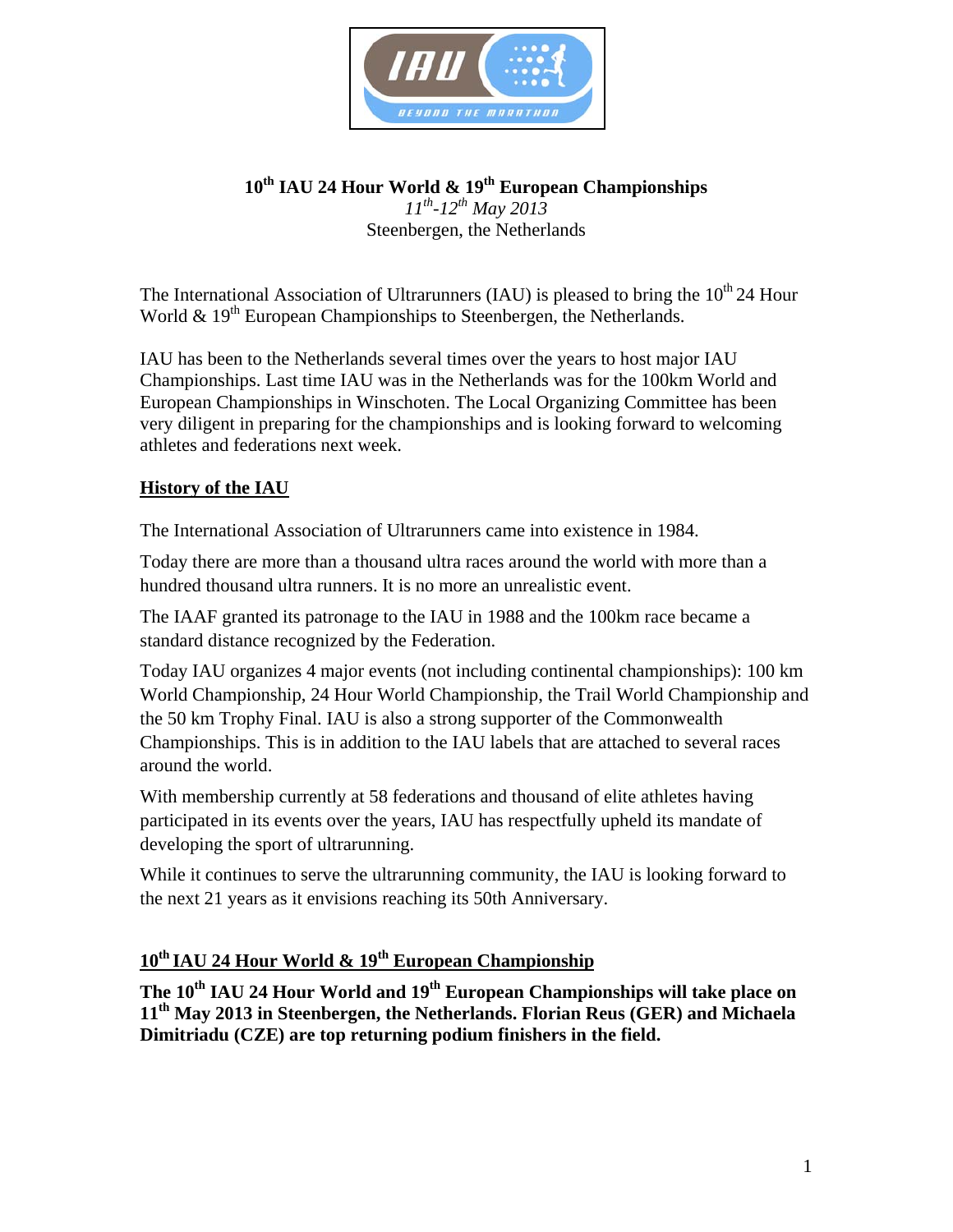The International Association of Ultrarunners will be organizing the  $10<sup>th</sup>$  IAU 24 Hour World Championships and 19<sup>th</sup> European Championships. The championships will take place on  $11^{th}$ -12<sup>th</sup> May 2013 in Steenbergen.

The beautiful municipality in southern Netherlands is one of the most picturesque regions in the country and it will be a complete treat for runners to compete in the area. The race runs through a fairly flat 2.34 kilometer course.

This year's event has assembled some of the best runners in the world over the day-night competition.

Florian Reus (GER), last year's silver medalist, and current European champion is the top podium finisher in the field. Current world champion, Mike Morton (USA) will be absent from Steenbergen as he is nursing an injury.

Reus with a 2012 performance of 261.718km will be getting tough competition from Ivan Cudin (ITA) and Ludovic Dilmi (FRA) with recent top performances of 263.814km and 257.819km respectively.

Some very notable names in the field are Ioannis Kouros (GRE), Masahiko Honda (JPN), Shuhei Odani (JPN) and Emmanuel Fontaine (FRA).

In the team competition, Germany will do its best to defend its world's title. France, Japan and the United States will be sending strong teams to Steenbergen as well. Norway and Great Britain will be vying for the podium also.

In the women's race, Dimitriadu (CZE) finished in the gold medal spot in 2012 with a distance of 244.232 km. She will be looking forward to defending her title. Other podium finishers, Connie Gardner (USA) and Emily Gelder (GBR) will be in Steenbergen working hard at the front of the field with recent performances of 240.275km and 238.875km.

Current world's best performance holders and IAU Athletes of the Year Mami Kudo (JPN) and Lizzy Hawker (GBR) will also be competitors in the field. These two legendary runners will be running in the same 24hour event together for the very first time. Also, included in the field are Mikie Sakane (JPN), Cecile Nissen (FRA) and Szilvia Lubics (HUN).

In the team competition, the United States of America will be looking to defend their title. Japan along with Great Britain and France will have strong teams as well aiming for podium finishes. Sweden, Russia and Finland are always part of the overall mix with strong runners.

It will be an exciting race with several top runners in the mix. IAU will carry live updates on their website (www.iau-ultramarathon.org).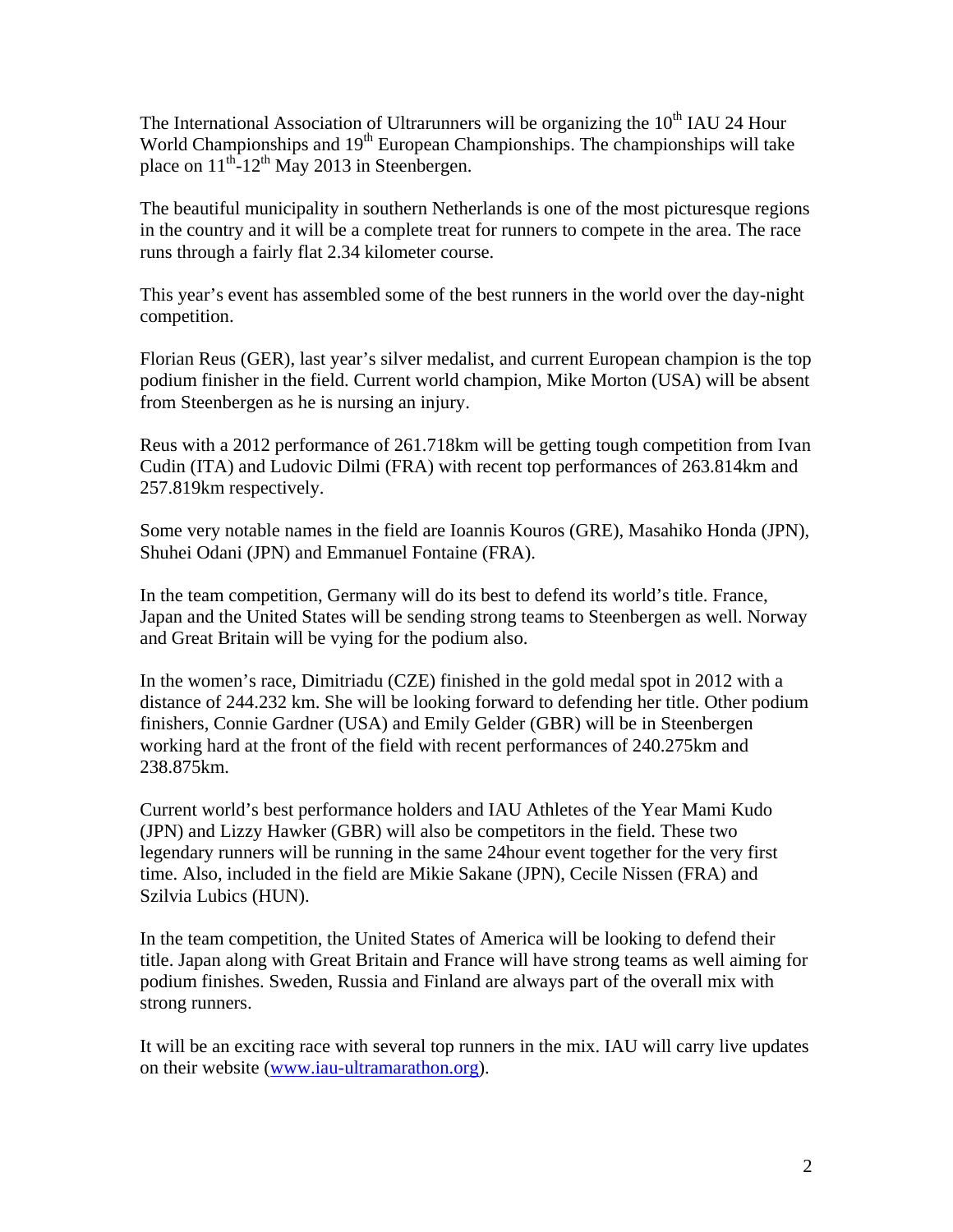#### **Top Performers (2010-2012)**

#### **Men:**

Ivan Cudin *ITA 263.814* km Florian Reus *GER* 261.718 km Ludovic Dilmi *FRA* 257.819 km Masahiko Honda *JPN* 257.634 km Shuhei Odani *JPN* 256.861 km

#### **Women:**

Mami Kudo *JPN* 255.303 km Elizabeth Hawker *GBR* 247.076 km Michaela Dimitriadu *CZE* 244.232 km Mikie Sakane *JPN* 243.381 km Connie Gardner *USA* 240.275 km

# **Report on the 9<sup>th</sup> IAU 24 Hour World & European Challenge (Katowice, Poland)**

## The 9<sup>th</sup> IAU 24 Hour World and 18<sup>th</sup> European Championship took place in **Katwoice, Poland on September 8-9th 2012. Mike Morton (USA) and Michaela Dimitriadu (CZE) grabbed the world titles with 277.543 km and 244.232 km**

The International Association of Ultrarunners organized the  $9<sup>th</sup> 24$  Hour World and  $18<sup>th</sup>$ European Championships on September  $8-9<sup>th</sup> 2012$  on Katowice. Poland. A record number of athletes and federations participated in the event. The championships saw 254 athletes from 34 nations vying for the top spot in the race.

The race was organized on a 1544.87 m course around Park Slozi in Chozin. Individual countries had set up their refreshments to support their athletes. The cooler temperatures during the day and night combined with a relatively flat course allowed the athletes to set several national records and personal bests.

Mike Morton (USA) took the top honours in the men's race winning with a distance of 277.543km. Florian Reus (GER) finished second completing 261.718 km. Ludovic Dilmi (FRA) finished in the bronze medal spot running a distance of 257.819 km.

Morton, 41, took the early front running in the race from the start and never seemed to slow down his pace or relinquish his lead. His blistering pace at the start was a bit fast with a forecasted final distance of above 300 kms but one-third through the race Morton settled comfortably in his pace and maintained it towards the end.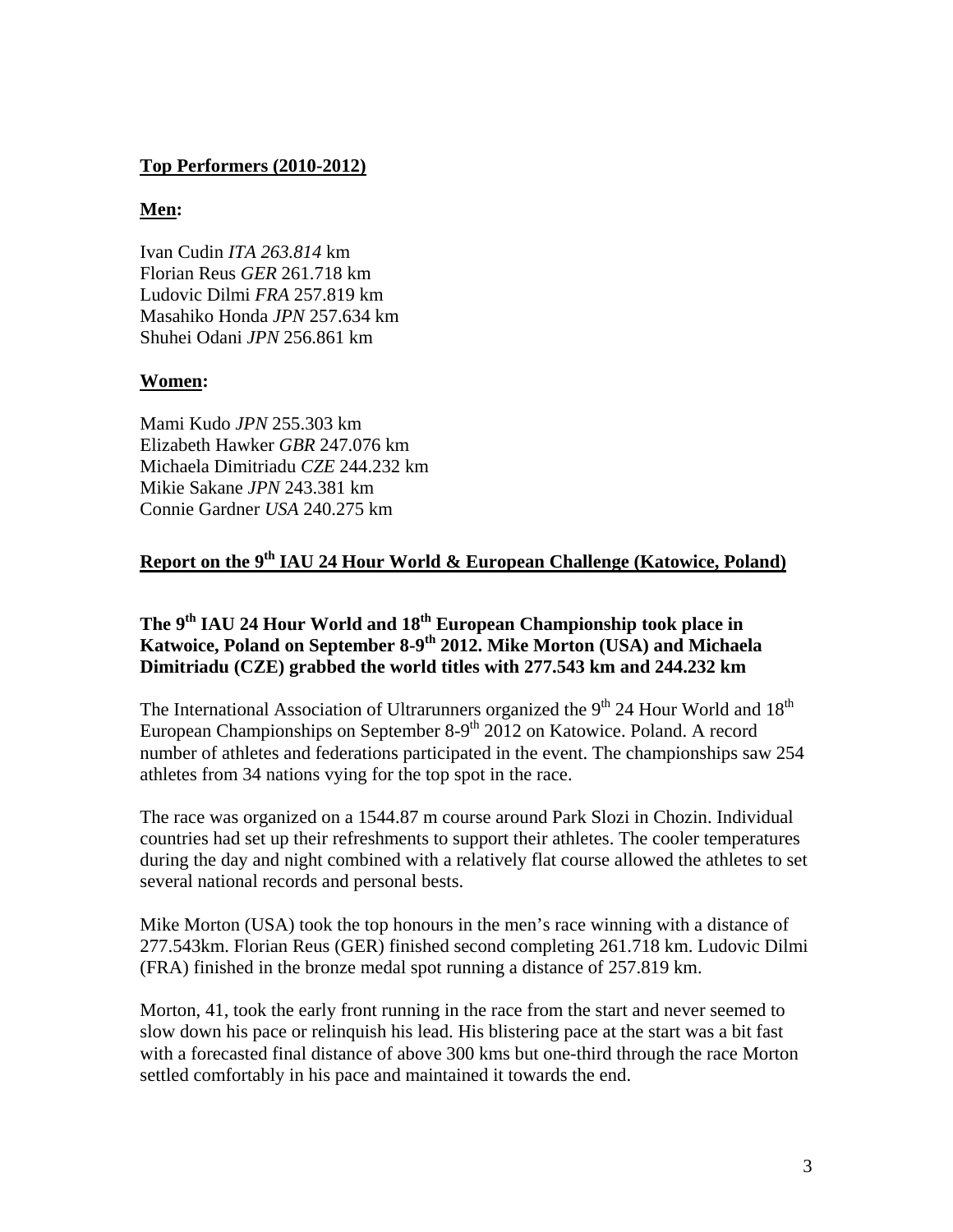Florian, on the other hand, ran a very different race. He came back from further down in the field and made his way through the competition in the second half. In the pre-race conference the twenty eight year old beamed with excitement in hoping to set new personal bests in the race and passing 260 kilometers.

Dilmi, 47, ran quite a consistent race constantly featuring in the top 5 throughout the duration of the race running very closely to pre-race favourite Ivan Cudin (ITA) in the middle stages of the event. Having slipped through the top 3 for some hours at night he regained his form and composure to finish very strongly and make the podium.

In the European Championships, Florian took gold, followed by Dilmi in the silver medal spot and hometown hero Piotr Sawaicki (POL) taking the third place. In the World's team competition, Germany took home the gold with France taking the silver and the United States of America taking the bronze. In the European team Competition, Germany finished in first place followed by France and Poland in the silver and bronze medal spots, respectively.

In the women's race, Dimitriadu (CZE) finished in the gold medal spot with a distance of 244.232 km. Connie Gardner (USA) finished second with 240.385 km. Emily Gelder (GBR) finished in the bronze medal spot completing 238.875 km.

The women's race, unlike the men's race, had a few more leaders through the duration of the race. Initially, the current 24 Hour track World's Best Performance holder, Mami Kudo (JPN) was in the lead but Gelder passed her though the first third of the race only to eventually relinquish to a fast surging Dimitriadu in the later stages.

Top finisher and gold medal winner, Dimitriadu, 39, ran a textbook race coming in strong in the second half of the event. She ran very well at night and completed a feat that she had prepared for a very long time.

Gardner, 49, finished in second place and had a very consistent run throughout the competition. Also a 100km specialist, Gardner, dug deep into her endurance level and pulled out her best performance to date to take over the silver medal spot.

Race leader for a big portion of the run, Gelder, had an outstanding event and surpassed her goals for the competition. Having run the 100 km world championships previously in Seregno, Gelder, 37, has speed to go with her endurance on these longer runs.

In the European Championships, Dimitriadu took home the gold, followed by Gelder the silver and Cecile Nissen (FRA) the bronze medal. In the team competitions for the world championships, the United States of America took the gold, France and the Great Britain took the silver and bronze, respectively. In the European team competition, France took home the gold, the Great Britain silver and Germany the bronze.

The race was outstanding to watch. Several national records, national age group records and personal bests were set on this course.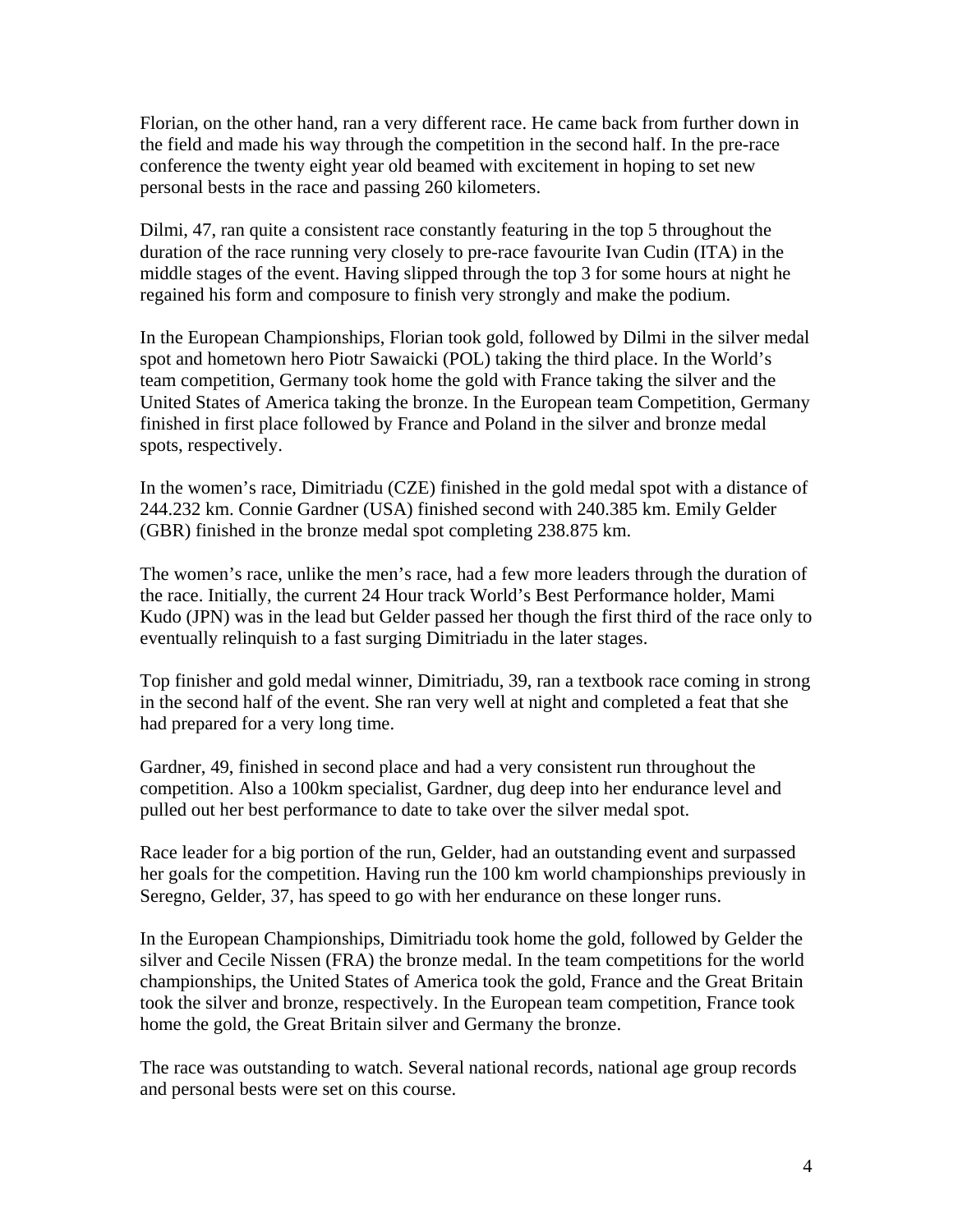The IAU is looking forward to the  $10^{th}$  24 Hour and  $19^{th}$  European Championships in Steenbergen in May 2013.

## **Results 24hr World Championship 2012, Katowice, Poland**

# **Men:**

**Gold** --- Mike Morton *USA* 277.543 km **Silver** --- Florian Reus *GER* 261.718 km (1<sup>st</sup> European Championship) **Bronze** --- Ludovic Dilmi *FRA* 257.819 km (2<sup>nd</sup> European Championship) **4th Place** --- Ryo Abiko *JPN* 255.487 km **5th Place** --- Piotr Sawicki *POL* 254.093 km (3rd European Championship)

## **Women:**

**Gold** --- Michaela Dimitriadu *CZE* 244.232 km (1<sup>st</sup> European Championship) **Silver** --- Connie Gardner *USA* 240.385 km **Bronze** --- Emily Gelder *GBR* 238.875 km (2nd European Championship) **4th Place** --- Cecile Nissen *FRA* 234.534 km **5th Place** --- Suzanna Bon *USA* 231.074 km

## **Team Competition Men:**

**Gold** --- Germany 759.457 km (1<sup>st</sup> European Championship) **Silver** --- France 756.710 km (2<sup>nd</sup> European Championship) **Bronze** --- USA 754.786 km **4th Place** --- Poland 741.267 km (3rd European Championship) **5th Place** --- Japan 738.566 km

### **Team Competition Women:**

**Gold** --- United States of America 694.620 km **Silver** --- France 666.503 km (1<sup>st</sup> European Championship) **Bronze** --- Great Britain 666.461 km (2<sup>nd</sup> European Championship) **4th Place** --- Germany 651.221 km (3rd European Championship) **5th Place** --- Sweden 649.297 km

# **Future of the Championship**

The 24 Hour World Championships has increased in popularity over the years. This has been evident by the record number of participant at recent championships. The number of runners and federations participating in this event has been closely matched by the participants in the 100 km World Championships.

The popularity of the 24 Hour event is also evident by the significant number of races